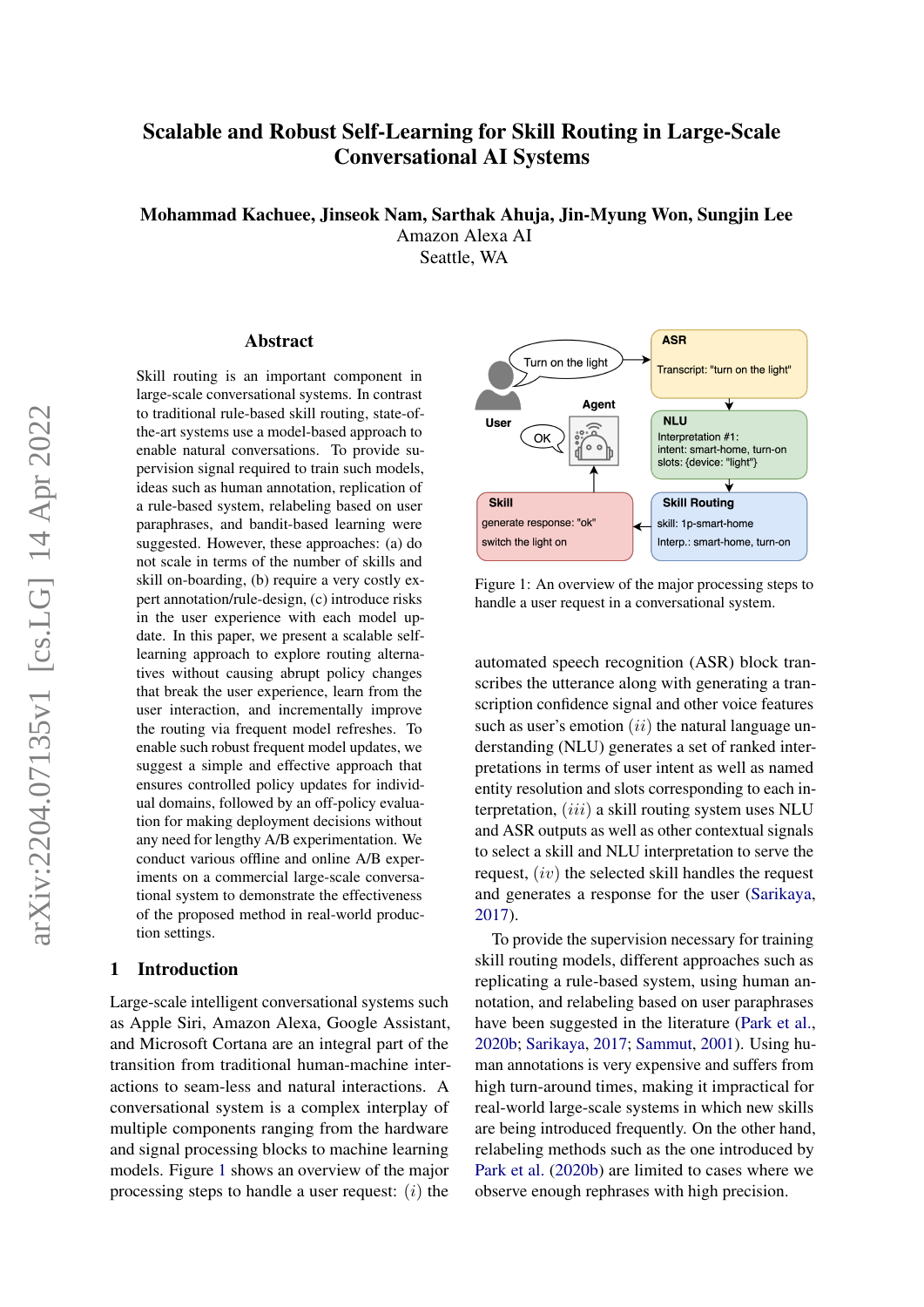From the scalability and turn-around time perspective, the traditional approach of training models then conducting long A/B experiments before each model deployment results in a limited model update frequency, often insufficient for keeping up with the introduction of new skills and other traffic changes. An alternative would be to formulate the problem as a contextual bandit and directly aim to maximize the user satisfaction [\(Karampatziakis](#page-6-3) [et al.,](#page-6-3) [2019\)](#page-6-3). This approach can be more scalable in terms of supervision as user satisfaction is already an established metric in conversational systems [\(Kachuee et al.,](#page-6-4) [2021\)](#page-6-4). Also, off-policy evaluation can be used to reduce the need for conducting A/B experiments. However, in a large-scale production system relying solely on the user satisfaction maximization may cause instabilities due to bandit exploration or even estimation errors in the offpolicy learning [\(Sachdeva et al.,](#page-6-5) [2020;](#page-6-5) [Joachims](#page-6-6) [et al.,](#page-6-6) [2018\)](#page-6-6).

This paper presents a novel *self-learning* approach based on contextual bandit learning to continuously explore alternative decisions, get user feedback, and learn to improve the skill routing decisions. As frequent model refreshes are a part of the self-learning loop, we suggest a hybrid policy architecture aimed to control policy deviations ensuring consistent and robust improvements to the user experience i.e., not causing an abrupt policy change that results in a broken user experience on certain use cases. The suggested method is simple and yet effective as it supports different levels of robustness-sensitivity for each NLU intent. Furthermore, the proposed approach relies on off-policy evaluation followed by extensive tests rather than the traditional A/B analysis. This approach enables low turn-around time model refreshes in the real service settings, while maintaining the best user experience for business-critical use-cases. To validate the effectiveness of the proposed method, we conduct extensive offline and online A/B experiments on real customer traffic in a real-world large-scale commercial dialogue system.

## 2 Related Works

The first generation of skill routing in conversational systems used a rule-based system to serve a user's request. These rules can be defined at multiple levels and on different signals such as pre-recorded voice, utterance transcript, or NLU interpretation [\(Sarikaya,](#page-6-0) [2017;](#page-6-0) [Sammut,](#page-6-2) [2001\)](#page-6-2). However, rule-based implementations suffer from the inability to generalize and understand natural language variations. Another important drawback of rule-based routing systems is scalability issues arising when dealing with a large number of competing skills and rules [\(Jadhav and Thorat,](#page-6-7) [2020;](#page-6-7) [Agostaro](#page-6-8) [et al.,](#page-6-8) [2005\)](#page-6-8).

Model-based conversational systems use machine learning models to understand the user's utterance and select the best skill to serve the request. A model-based system can generalize beyond the capability of a rule-based system as a machine learning model can potentially understand the semantic meaning of a request [\(Park et al.,](#page-6-1) [2020b\)](#page-6-1). Note that despite the promise of better generalization and scalability, in a real-world large-scale system, the transition from a rule-based to a modelbased approach is challenging as complex models are known for lack of robustness and interpretability [\(Li et al.,](#page-6-9) [2021\)](#page-6-9).

Providing supervision for model training is an important consideration in training skill routing models. A rule-based system can be used to provide a supervision signal to a model, hoping the model to generalize beyond the provided training examples. This kind of replication objective is relatively simple and desirable when considering the robustness aspects; however, in practice, it may not generalize much beyond the rule-based approach [\(Li et al.,](#page-6-9) [2021\)](#page-6-9).

Another line of work is based on relabeling samples by detecting rephrase utterances [\(Park et al.,](#page-6-1) [2020b\)](#page-6-1) as users tend to rephrase and repeat when the agent fails to properly respond. However, such a relabeling only covers correction patterns for a subset of traffic presenting only a limited routing improvement opportunity. For example, a user may decide to abandon the dialogue rather than paraphrasing the same request.

Considering user satisfaction being a major goal of dialogue systems one can use satisfaction as a supervision signal to guide the routing decisions. User satisfaction measurement and prediction in dialogue systems has been studied extensively in the literature [\(Kachuee et al.,](#page-6-4) [2021;](#page-6-4) [Park et al.,](#page-6-10) [2020a;](#page-6-10) [Bodigutla et al.,](#page-6-11) [2019;](#page-6-11) [Jiang et al.,](#page-6-12) [2015\)](#page-6-12). One possible approach is to formulate the skill routing problem as a contextual bandit problem aiming to maximize the user satisfaction [\(Karampatziakis](#page-6-3) [et al.,](#page-6-3) [2019\)](#page-6-3). It enables an active exploration of alternative candidates guided by the user experience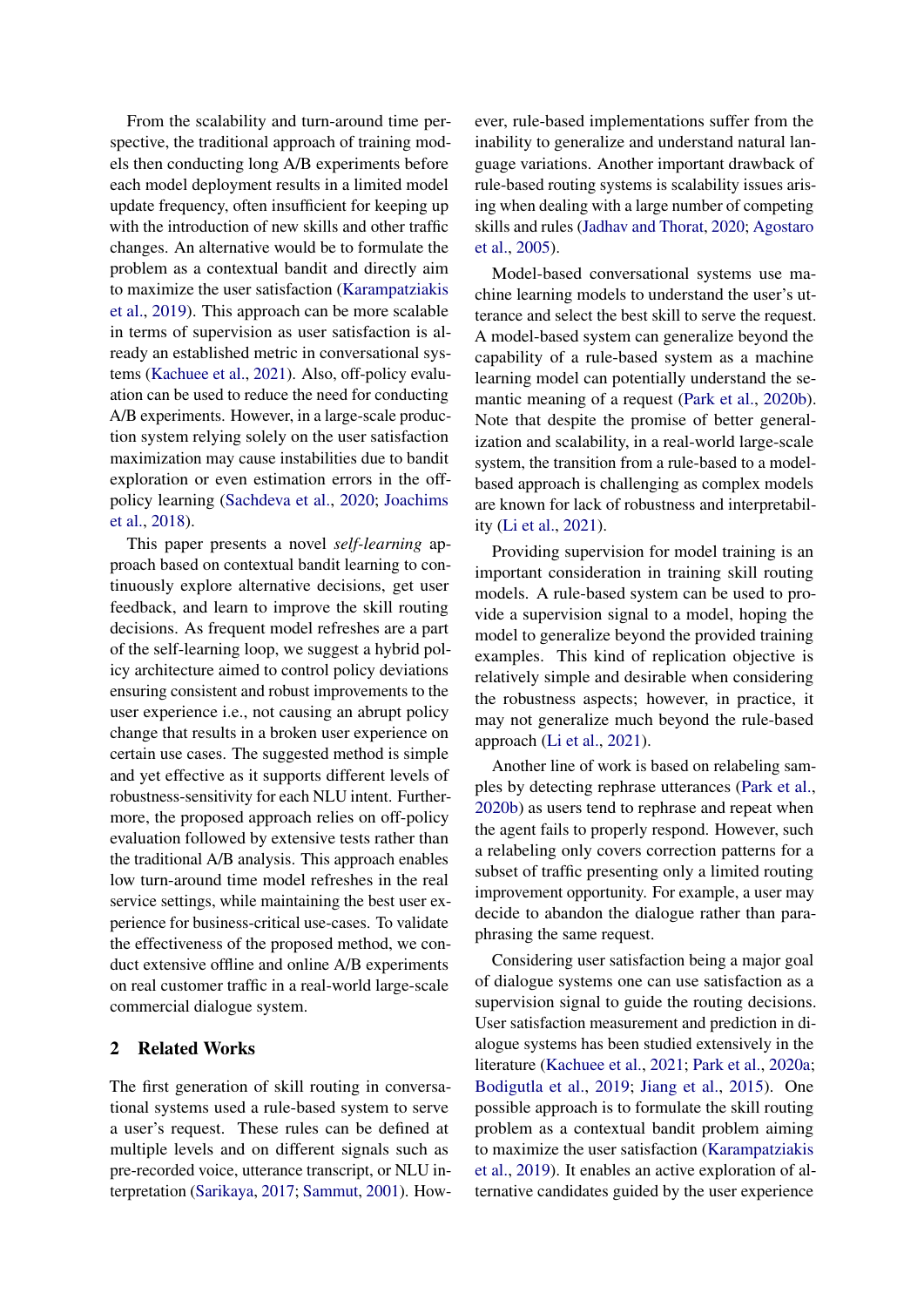in user-agent interactions. However, in a real-world production system, it is critical to control the agent behavior changes as excessive exploration or offpolicy estimations errors in bandit learning may cause unexpected behavior.

# 3 Proposed Method

### 3.1 Problem Definition

We consider the general problem of skill routing in conversational systems. Specifically, we define different pairs of NLU interpretation (e.g., domain, intent, slots, etc.) and skill (e.g., weather skill or shopping skill) as routing candidates, i.e. the action space of our policies. Given a set of routing candidates and their corresponding contextual signals, encoded in vector space as  $X = {\mathbf{x}_1 \dots \mathbf{x}_T | \mathbf{x}_i \in \mathbb{R}^n}$  $\mathcal{R}^d$ , the skill routing agent is tasked to select a routing candidate,  $a \in \{1 \dots T\}$ , to serve the user.

Furthermore, we assume there exists a current, not necessarily optimal, policy denoted by  $\Pi_0(a|X)$ . The task is to learn from the experiences collected from the current policy interactions in an off-policy setting to train a new policy parameterized by  $\theta$ ,  $\Pi_{\theta}(a|X)$ , aiming to improve user satisfaction. Here, after taking an action, the agent observes a reward signal,  $r$ , that is a measure of user satisfaction. The reward signal itself consists of multiple components such as implicit/explicit user feedbacks and machine learning models.

#### 3.2 Self-Learning Process

Figure [2](#page-2-0) shows an overview of the proposed selflearning process. First, a batch of logged interactions is collected from the current policy (denoted by  $HP_i$  in the figure). Then, we use off-policy learning to update the policy using a split of the logged traffic (Section [3.4](#page-2-1) and Section [3.5\)](#page-3-0). The new policy is evaluated before and after the actual deployment enabling the use of guardrail metrics for making a deployment decision as well as tracking the actual online performance of the new model (Section [3.6\)](#page-3-1).

### 3.3 Model Architecture

Figure [3](#page-2-2) shows an overview of the model architecture. Inputs to the model consist of NLU interpretation and skill for each candidate as well as ASR transcription and a diverse set of contextual signals (e.g. ASR confidence, device type, device status, etc.) shared among candidates.

<span id="page-2-0"></span>

Figure 2: An overview of the self-learning process: model training, RPDR computation, pre-deployment evaluation, and post-deployment evaluation.

<span id="page-2-2"></span>

Figure 3: An overview of the proposed model architecture: a set of hypothesis are encoded as vectors  $(\mathbf{x}_1 \dots \mathbf{x}_T)$  and fed to a bi-directional LSTM which is followed by a shared MLP and a softmax layer to normalize the predicted candidate selection probabilities.

We encode categorical features using an embedding matrix with a feature size proportional to the square root of the number of unique values. Utterance text is encoded using word vectors and a bi-directional LSTM. The sequence of embedded vectors is reduced via a summation operation, and contextual signals are concatenated to get the final representation i.e.  $x \in \mathbb{R}^d$ . Finally, the set of encoded hypotheses,  $X$ , is sorted based on the NLU interpretation confidence and fed through a bidirectional LSTM, two fully-connected layers, and a softmax activation to output action probabilities for the  $\Pi_{\theta}(X)$  policy.

#### <span id="page-2-1"></span>3.4 Model Training

We define two training objectives: replication policy (RP) and learning policy (LP). RP objective tries to train models that replicate the logged actions. Specifically, we define the RP loss function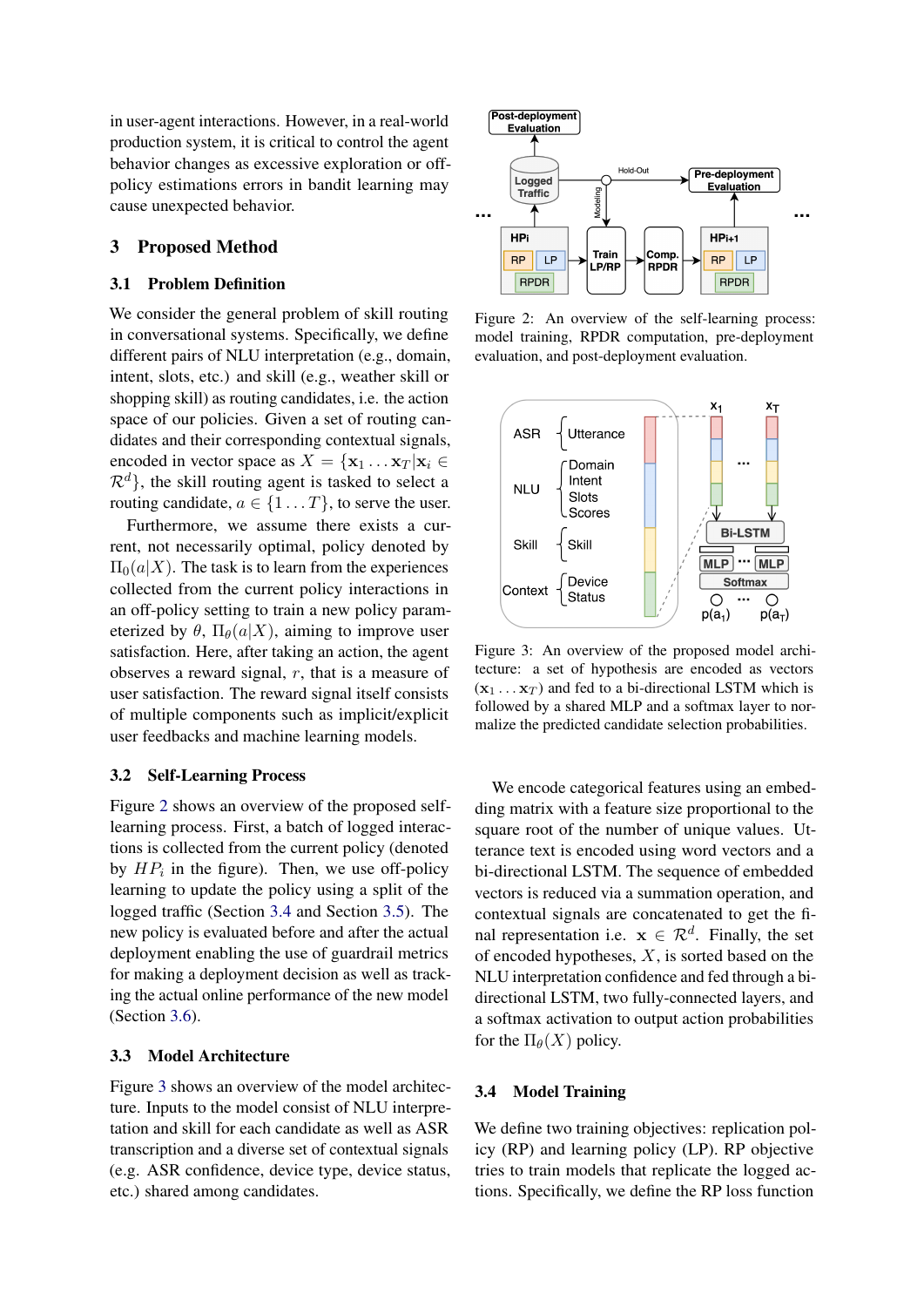to minimize:

<span id="page-3-2"></span>
$$
L_{RP} = \mathbb{E}_{X,a \sim \mathbb{D}} \sum_{i=1}^{T} -\mathbf{1}[a=i]log(\Pi_{\theta}(a|X)).
$$
\n(1)

In short, [\(1\)](#page-3-2) is a cross-entropy loss encouraging the new policy to assign the highest scores to actions that replicate the logged actions. We also explored other alternatives such as KL-divergence or softdistillation objectives but found that the simple cross-entropy objective is very stable and shows an excellent replication performance.

We define the LP loss function to be an offpolicy contextual bandit objective such as the inverse propensity scoring (IPS) objective:

$$
L_{LP} = \mathbb{E}_{X,a,r \sim \mathbb{D}} = r \frac{\Pi_{\theta}(a|\mathbf{x})}{\Pi_{0}(a|\mathbf{x})},\tag{2}
$$

 $r$  is the observed reward for taking action  $a$  logged in the dataset. The objective of [\(2\)](#page-3-3) trains a policy aimed at maximizing the expected reward. Here, for simplicity, we use the vanilla IPS estimator; however, any other off-policy bandit objective (e.g., doubly-robust estimator) can be used instead.

# <span id="page-3-0"></span>3.5 Hybrid Policy

In a production system, any policy update directly impacts the user experience. Training new policies with a general reward maximization goal, without any control on the changes in behavior, imposes various practical risks. For example, a new model may reduce the quality of skill routing for tail domains while showing a better average performance. As another example, the new policy may explore alternatives aggressively which, considering the turnaround time in the off-policy setting, may cause a widespread negative experience until the next model refresh. To mitigate this issue and limit the changes in the policy behavior in a single model update, we introduce the idea of using a hybrid policy (HP). An HP consists of two internal models trained using the RP and LP objectives. Since the RP replicates the current behavior and the LP tries to maximize the reward, by stochastically selecting RP or LP, we can create a balance between replication of the current behavior and potential improvement in the reward function by making alternative decisions.

Specifically, to create an HP model, we start by training two individual models using the RP and LP objectives. Then, we use the validation set to

<span id="page-3-4"></span>

Figure 4: The hybrid policy consists of the LP and RP models as well as the pre-computed RPDR values. At the inference time, the RPDR value corresponding to the NLU top intent used to stochastically decide which model handles that sample.

<span id="page-3-3"></span>compute the rate at which LP replicates the current policy for each data segment, computed as:

$$
\kappa_j = \mathbb{E}_{X \sim \mathbb{D}_j} \left[ 1 - \frac{|\Pi_{\theta}(X) - \Pi_0(X)|_1}{2} \right], \quad (3)
$$

where j is the index of each data segment and  $\kappa_i$  is the expected rate at which the new LP policy replicates the current policy. In this work, we define data segments to be based on the highest scoring NLU intent. Furthermore, we set a desired minimum replication rate  $(\tilde{\kappa})$  for all data segments (e.g.  $\tilde{\kappa} = 99\%$ ). To achieve the desired level of replication, we define the reference policy decision rate (RPDR) as:

$$
RPDR_j = \begin{cases} 0 & \text{if } \kappa_j \ge \tilde{\kappa} \\ \frac{\tilde{\kappa} - \kappa_j}{1 - \kappa_j} & \text{otherwise} \end{cases}
$$
 (4)

Intuitively, assuming RP is a good replication model, by using RPDR to stochastically decide whether LP or RP should handle each sample, we can achieve the desired level of minimum replication for each segment. The final HP model consists of the LP, RP, and a dictionary of pre-computed RPDR values for each intent. See Figure [4](#page-3-4) for an illustration of the HP.

To update the HP, depending on the LP/RP update frequency, each time one of the models is trained on the modeling data split, followed by computing the RPDR values (see Figure [2\)](#page-2-0). We update LP models more frequently than RP (e.g., LP is updated daily while RP is updated weekly). The reason behind this decision is to limit the changes in the routing behavior for longer periods. The less frequently updated RP model act as a moving average filter, gradually absorbing the LP behavior.

#### <span id="page-3-1"></span>3.6 Pre/Post- Deployment Evaluation

After creating a new HP, the off-policy evaluation (OPE) is used to evaluate the new policy before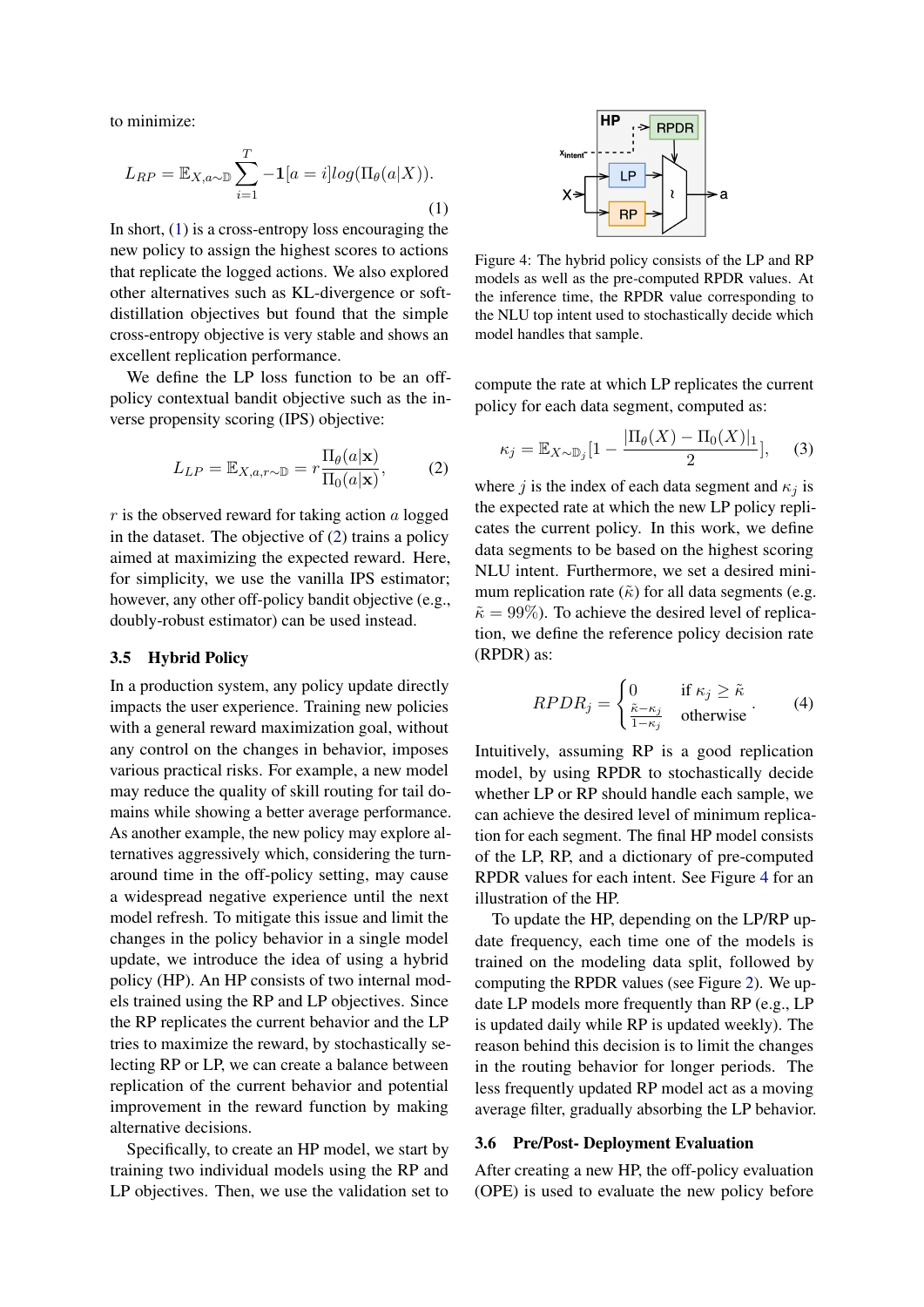<span id="page-4-0"></span>

| <b>Metric</b>          | <b>Description</b>                     |
|------------------------|----------------------------------------|
| Replication            | rate of $\Pi_{\theta}$ making actions  |
| (defect/non-defect)    | similar to $\Pi_0$                     |
| L1-distance            | average of L1-distance                 |
|                        | between $\Pi_0$ and $\Pi_\theta$       |
| STD of L1-distance     | std of L1-distance                     |
|                        | between $\Pi_0$ and $\Pi_\theta$       |
| Expected reward        | IPS weighted reward for $\Pi_{\theta}$ |
|                        | (counterfactual estimation)            |
| Expected IPS weight    | average IPS weight                     |
|                        | (ideally equal to $1.0$ )              |
| Stochastic exploration | the rate of not selecting              |
| (defect/non-defect)    | the highest scoring candidate          |

Table 1: The summary of main metrics used in the predeployment evaluation.

the deployment. Table [1](#page-4-0) shows a summary of main metrics reported for each data segment (here, domain-intent of the top NLU interpretation) by the OPE analysis. In the pre-deployment evaluation, a set of expert-defined guard-rails is applied to the evaluation results to ensure robust model updates, especially for business-critical cases. If a new model fails the guard-rail conditions, the deployment will be aborted, and a human expert is tasked to investigate the issue. Otherwise, the selflearning loop will continue to optimize the policy behavior incrementally based on the user feedback, as new models are trained and deployed automatically. This automated process effectively unblocks the self-learning system from the high turn-around times required for unnecessary human intervention or A/B experimentation.

OPE provides valuable insights about the performance of a model prior to the deployment; however, OPE estimates may suffer from an estimation bias due to weight clipping usually used to bound the IPS weights and high variance due to the log dataset coverage issues [\(Swaminathan et al.,](#page-6-13) [2016;](#page-6-13) [Joachims et al.,](#page-6-6) [2018;](#page-6-6) [Sachdeva et al.,](#page-6-5) [2020\)](#page-6-5). Therefore, it is essential to track the post-deployment performance of deployed polices and measure the empirical replication and user experience metrics.

# 4 Experiments

## 4.1 Setup

To evaluate the proposed self-learning skill routing method, we conducted extensive online and offline

experiments in real-world production settings. In this section, we use the term baseline to refer to an implementation of a policy similar to the relabeling approach suggested by [Park et al.](#page-6-1) [\(2020b\)](#page-6-1).

We conducted online A/B experiments involving about 6M unique customers where the baseline policy served the control, and the self-learning models served treatment customers. We trained four consecutive self-learning HPs (denoted by HP1 to HP4) with the cadence of one HP per week. Each model was trained on a traffic window of two weeks of treatment data, except the first treatment model (HP1) which was trained on logged data from the baseline collected prior to the experiment. Due to A/B slot availability limitations in production, we decided not to update the RP in this A/B experiment and used OPE analysis to evaluate the performance of trained RP models. Therefore, we used a fixed RP model that replicates the baseline policy and focused on updating LPs throughout the experiment. We set the desired level of minimum replication for individual intents ( $\tilde{\kappa}$ ) to 90%.

Additionally, we had an initial A/B experiment consisting of seven LP and two RP model updates over 49 days, demonstrating stable, steady improvements over a long period of time. However, due to certain deployment issues, the schedule of model updates was impacted and we decided to present those results in the appendix.

# 4.2 Results

Figure [5](#page-5-0) shows the percentage of the difference between the treatment and control for the A/B tested models. From the figure, the proposed self-learning model improves the average reward showing a general trend of improvement over iterations. Note that in a highly-optimized production system a  $1\%$  improvement is considered a significant improvement in the user experience. Here, we use bootstrapping method with eight re-samples to find 95% confidence intervals and show them with filled regions in the figure. Note that each reported value is the average of about 40M utterances collected over a week. Comparing the performance of the HP3 and HP4 models, we can see a regression with the forth model refresh that was predicted by OPE. However, since the reward regression did not exceed our pre-deployment guard-rail tolerance values, the deployment was proceeded.

Table [2](#page-5-1) shows OPE results comparing the four trained HPs. In addition to the reward, in this table,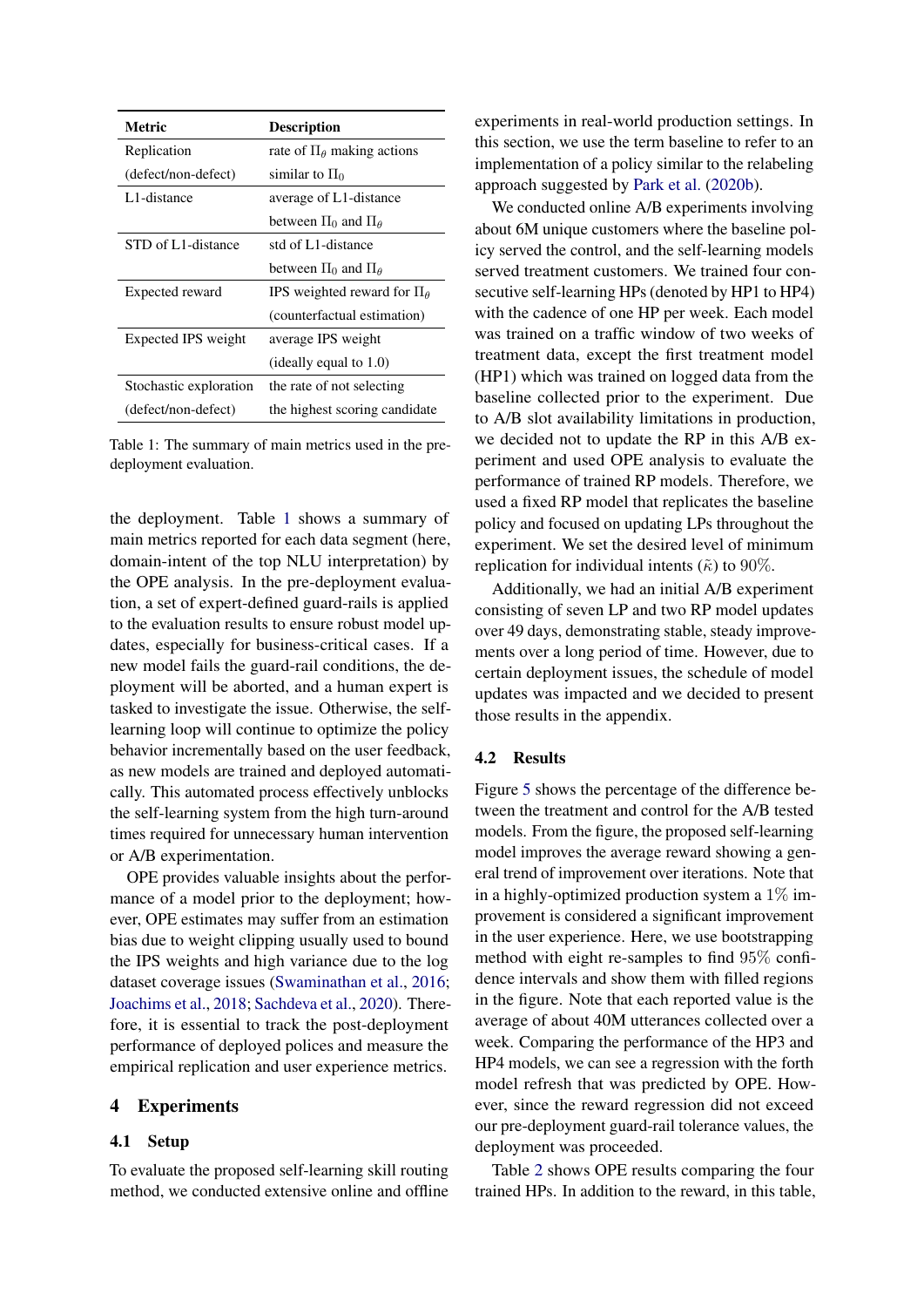<span id="page-5-0"></span>

Figure 5: The comparison of the online reward measured for the baseline policy and four iterations of the self-learning model. We report the percentage of change normalized wrt. the baseline control policy.

<span id="page-5-1"></span>

| Metric              | HP1              | HP2              | HP3              | HP4            |
|---------------------|------------------|------------------|------------------|----------------|
| Reward $(\%)$       | $93.37 + 0.02$   | $93.41 + 0.02$   | $93.88 + 0.02$   | $93.75 + 0.04$ |
| Replication $(\%)$  | $98.06 \pm 0.02$ | $98.01 \pm 0.02$ | $97.75 \pm 0.02$ | $97.71 + 0.03$ |
| L-1 Distance        | $36e-2+4e-4$     | $37e-2+3e-4$     | $47e-2+5e-4$     | $4.5e-2+5e-4$  |
| Stch. Explr. $(\%)$ | $0.26 \pm 0.01$  | $0.28 + 0.01$    | $0.14 \pm 0.00$  | $0.13 + 0.01$  |

Table 2: OPE results comparing the performance of the four HP models on the expected reward, replication rate, L-1 distance, and the rate of stochastic exploration.

we report the rate of replication (i.e., the models making similar actions to the baseline) as well as the average L-1 distance of action propensities between each model and the baseline. Also, we report the rate at which the policy takes actions that are different from its highest-scoring action due to sampling of the softmax policy outputs. The general trend in Table [2](#page-5-1) indicates that with each model refresh the new policy, on average, shows more reward and deviates more from the baseline policy. Also, the rate of stochastic exploration appears to be reduced with the consecutive updates perhaps as the model gets more confident.

Figure [6](#page-5-2) compares the empirically measured reward values using online A/B experiments with OPE estimates. From the calibration plot, the OPE estimates tend to have different absolute values but show a high correlation (r-value=0.89) compared to the empirical measurements. Accordingly, OPE is capable of providing insight into how the performance of a new model would compare to the current model if we were to deploy the new model.

In Figure [7,](#page-5-3) we compare the replication rates

<span id="page-5-2"></span>

Figure 6: A calibration plot showing the correlation between the OPE reward estimates and online A/B reward measurements.

<span id="page-5-3"></span>

Figure 7: The comparison of the replication rates with respect to the baseline policy for the trained RP, LP, and HP models.

with respect to the baseline policy for the trained RP, LP, and HP models. From this result, RP shows very high replication rates. When comparing the HP and LP replication rates, we can see HP shows a higher replication rate as the RPDR logic is adjusting the replication rate for individual intents to be no less than the desired threshold.

In addition to the presented quantitative results, we present a qualitative comparison of the baseline and self-learning models in the appendix.

### 5 Conclusion

We presented a novel self-learning approach for the skill routing problem in large-scale conversational AI systems. It leverages the user satisfaction signal to constantly improve routing decisions while maintaining frequent robust policy updates via a hybrid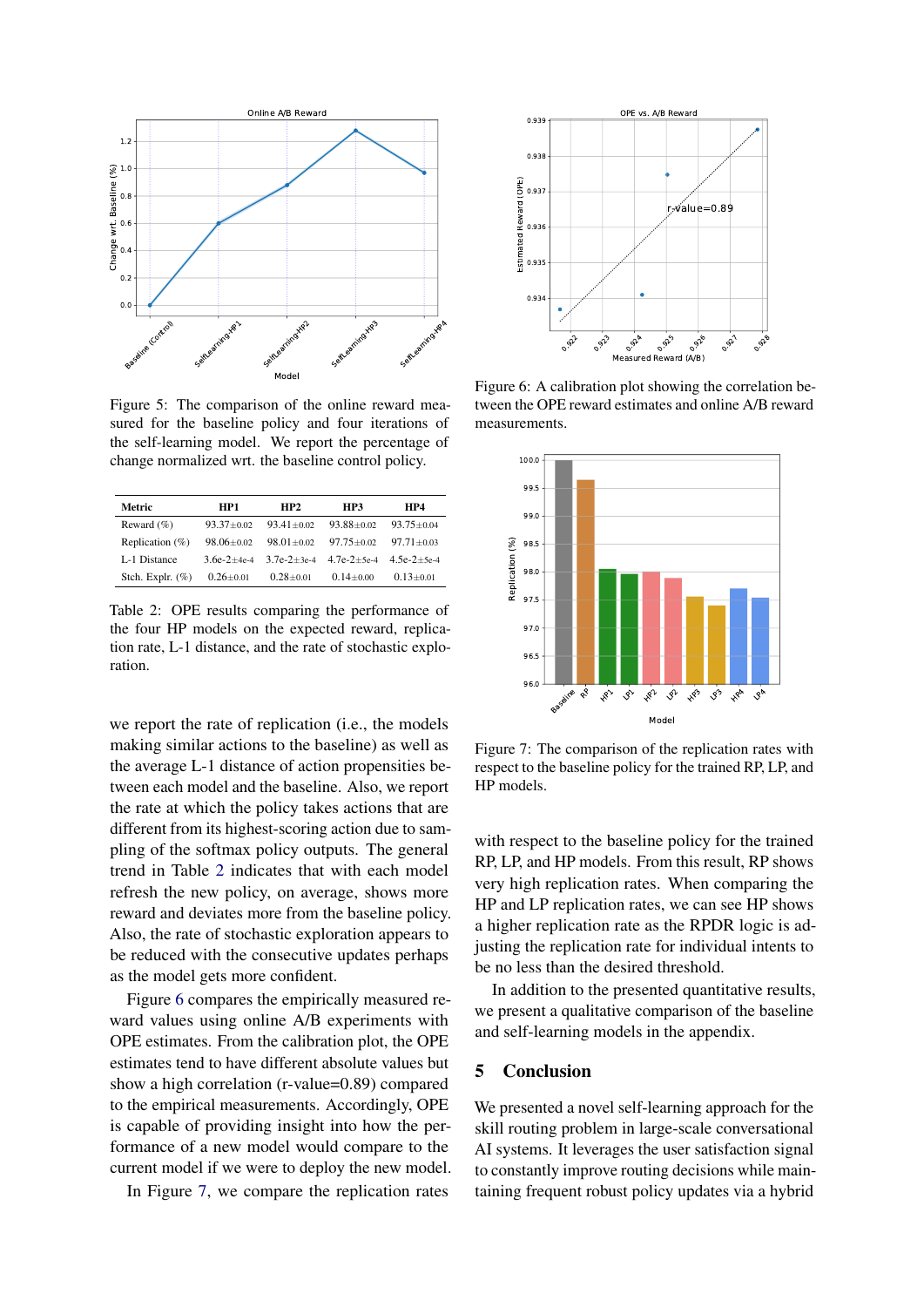architecture and extensive offline analysis. The suggested hybrid architecture provides a fine-grained balance of replication and policy improvement for each NLU intent providing controlled model updates, especially for business-critical use-cases. We demonstrated the effectiveness of the proposed approach using extensive offline and online experiments in a commercial conversational system.

#### References

- <span id="page-6-8"></span>Francesco Agostaro, Agnese Augello, Giovanni Pilato, Giorgio Vassallo, and Salvatore Gaglio. 2005. A conversational agent based on a conceptual interpretation of a data driven semantic space. In *Congress of the Italian Association for Artificial Intelligence*, pages 381–392. Springer.
- <span id="page-6-11"></span>Praveen Kumar Bodigutla, Lazaros Polymenakos, and Spyros Matsoukas. 2019. Multi-domain conversation quality evaluation via user satisfaction estimation. *arXiv preprint arXiv:1911.08567*.
- <span id="page-6-7"></span>Komal P Jadhav and Sandeep A Thorat. 2020. Towards designing conversational agent systems. In *Computing in Engineering and Technology*, pages 533–542. Springer.
- <span id="page-6-12"></span>Jiepu Jiang, Ahmed Hassan Awadallah, Rosie Jones, Umut Ozertem, Imed Zitouni, Ranjitha Gurunath Kulkarni, and Omar Zia Khan. 2015. Automatic online evaluation of intelligent assistants. In *Proceedings of the 24th International Conference on World Wide Web*, pages 506–516.
- <span id="page-6-6"></span>Thorsten Joachims, Adith Swaminathan, and Maarten de Rijke. 2018. Deep learning with logged bandit feedback. In *International Conference on Learning Representations*.
- <span id="page-6-4"></span>Mohammad Kachuee, Hao Yuan, Young-Bum Kim, and Sungjin Lee. 2021. Self-supervised contrastive learning for efficient user satisfaction prediction in conversational agents. In *Proceedings of the 2021 Conference of the North American Chapter of the Association for Computational Linguistics: Human Language Technologies*, pages 4053–4064.
- <span id="page-6-3"></span>Nikos Karampatziakis, Sebastian Kochman, Jade Huang, Paul Mineiro, Kathy Osborne, and Weizhu Chen. 2019. Lessons from contextual bandit learning in a customer support bot. *arXiv preprint arXiv:1905.02219*.
- <span id="page-6-9"></span>Han Li, Sunghyun Park, Aswarth Dara, Jinseok Nam, Sungjin Lee, Young-Bum Kim, Spyros Matsoukas, and Ruhi Sarikaya. 2021. Neural model robustness for skill routing in large-scale conversational ai systems: A design choice exploration. *arXiv preprint arXiv:2103.03373*.
- <span id="page-6-10"></span>Dookun Park, Hao Yuan, Dongmin Kim, Yinglei Zhang, Matsoukas Spyros, Young-Bum Kim, Ruhi

Sarikaya, Edward Guo, Yuan Ling, Kevin Quinn, et al. 2020a. Large-scale hybrid approach for predicting user satisfaction with conversational agents. *arXiv preprint arXiv:2006.07113*.

- <span id="page-6-1"></span>Sunghyun Park, Han Li, Ameen Patel, Sidharth Mudgal, Sungjin Lee, Young-Bum Kim, Spyros Matsoukas, and Ruhi Sarikaya. 2020b. A scalable framework for learning from implicit user feedback to improve natural language understanding in largescale conversational ai systems. *arXiv preprint arXiv:2010.12251*.
- <span id="page-6-5"></span>Noveen Sachdeva, Yi Su, and Thorsten Joachims. 2020. Off-policy bandits with deficient support. In *Proceedings of the 26th ACM SIGKDD International Conference on Knowledge Discovery & Data Mining*, pages 965–975.
- <span id="page-6-2"></span>Claude Sammut. 2001. Managing context in a conversational agent. *Linkoping Electronic Articles in Computer & Information Science*, 3(7).
- <span id="page-6-0"></span>Ruhi Sarikaya. 2017. The technology behind personal digital assistants: An overview of the system architecture and key components. *IEEE Signal Processing Magazine*, 34(1):67–81.
- <span id="page-6-13"></span>Adith Swaminathan, Akshay Krishnamurthy, Alekh Agarwal, Miroslav Dudík, John Langford, Damien Jose, and Imed Zitouni. 2016. Off-policy evaluation for slate recommendation. *arXiv preprint arXiv:1605.04812*.